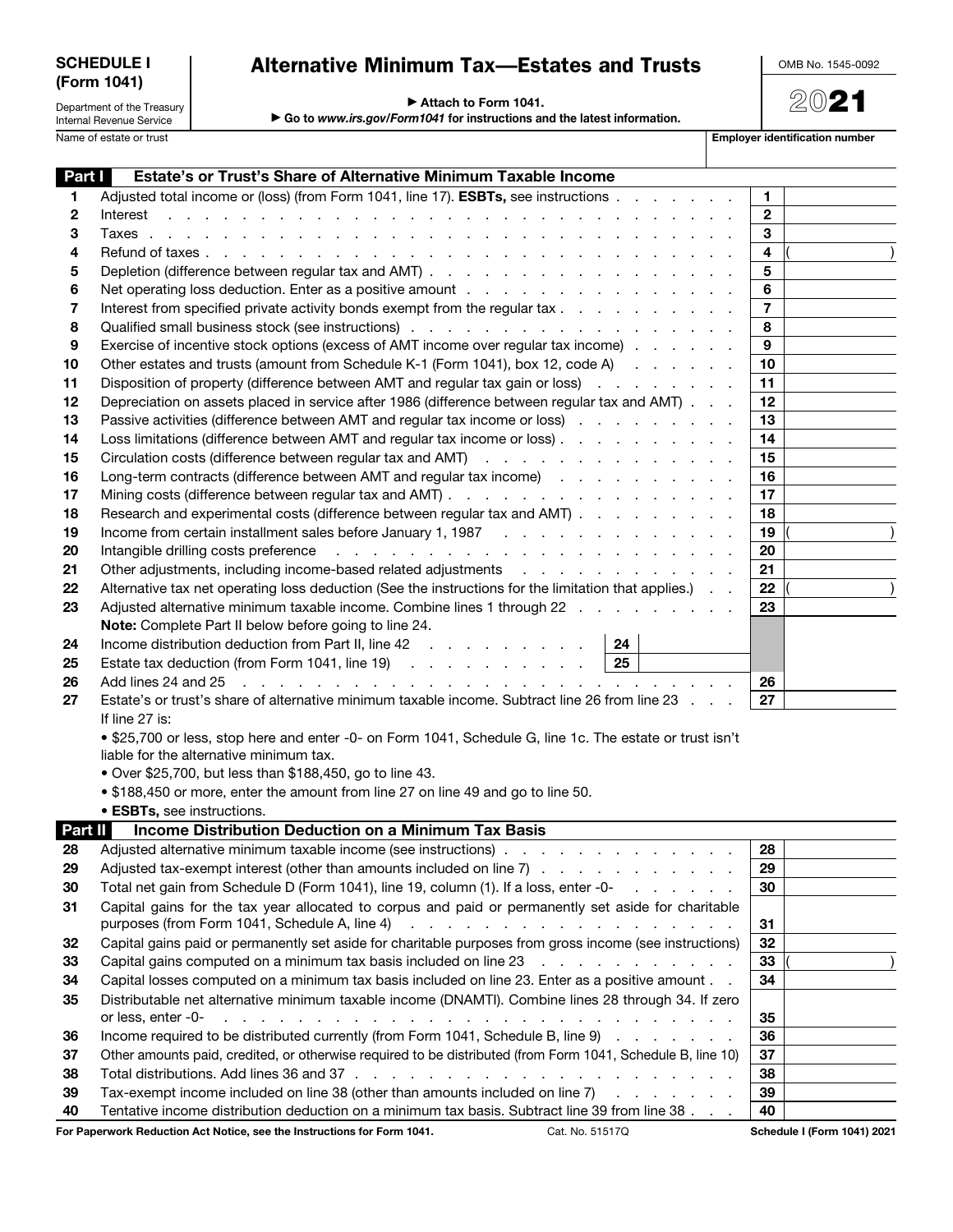|                        | Schedule I (Form 1041) 2021                                                                                                                                                                                                                                                                                                                                                                                   |          | Page 2                      |
|------------------------|---------------------------------------------------------------------------------------------------------------------------------------------------------------------------------------------------------------------------------------------------------------------------------------------------------------------------------------------------------------------------------------------------------------|----------|-----------------------------|
| Part II                | Income Distribution Deduction on a Minimum Tax Basis (continued)                                                                                                                                                                                                                                                                                                                                              |          |                             |
| 41                     | Tentative income distribution deduction on a minimum tax basis. Subtract line 29 from line 35. If zero<br>or less, enter -0-<br>and the contract of the contract of<br>the contract of the contract of the                                                                                                                                                                                                    | 41       |                             |
|                        | Income distribution deduction on a minimum tax basis. Enter the smaller of line 40 or line 41.                                                                                                                                                                                                                                                                                                                |          |                             |
| 42                     |                                                                                                                                                                                                                                                                                                                                                                                                               | 42       |                             |
| Part III               | <b>Alternative Minimum Tax</b>                                                                                                                                                                                                                                                                                                                                                                                |          |                             |
| 43                     |                                                                                                                                                                                                                                                                                                                                                                                                               | 43       | \$25,700                    |
| 44                     | Enter the amount from line $27 \ldots \ldots \ldots \ldots \ldots \ldots \ldots \ldots$<br>44                                                                                                                                                                                                                                                                                                                 |          |                             |
| 45                     | Phase-out of exemption amount<br>45<br>\$85,650                                                                                                                                                                                                                                                                                                                                                               |          |                             |
| 46                     | 46<br>Subtract line 45 from line 44. If zero or less, enter -0-                                                                                                                                                                                                                                                                                                                                               |          |                             |
| 47                     | Multiply line 46 by 25% (0.25) $\ldots$ $\ldots$ $\ldots$ $\ldots$ $\ldots$ $\ldots$ $\ldots$ $\ldots$ $\ldots$ $\ldots$                                                                                                                                                                                                                                                                                      | 47       |                             |
| 48                     |                                                                                                                                                                                                                                                                                                                                                                                                               | 48       |                             |
| 49                     | Subtract line 48 from line 44<br>a construction of the construction of the construction of the construction of the construction of the construction of the construction of the construction of the construction of the construction of the construction of the                                                                                                                                                | 49       |                             |
| 50                     | Go to Part IV of Schedule I to figure line 50 if the estate or trust has qualified dividends or has a gain<br>on lines 18a and 19 of column (2) of Schedule D (Form 1041) (as refigured for the AMT, if necessary).<br>Otherwise, if line 49 is:<br>• \$199,900 or less, multiply line 49 by 26% (0.26).                                                                                                      |          |                             |
|                        |                                                                                                                                                                                                                                                                                                                                                                                                               |          |                             |
|                        | • Over \$199,900, multiply line 49 by 28% (0.28) and subtract \$3,998 from the result                                                                                                                                                                                                                                                                                                                         | 50<br>51 |                             |
| 51<br>52               | Tentative minimum tax, Subtract line 51 from line 50<br>the contract of the contract of the contract of the contract of the contract of the contract of the contract of                                                                                                                                                                                                                                       | 52       |                             |
| 53                     | Enter the tax from Form 1041, Schedule G, line 1a (minus any foreign tax credit from Schedule G, line 2a)                                                                                                                                                                                                                                                                                                     | 53       |                             |
| 54                     | Alternative minimum tax. Subtract line 53 from line 52. If zero or less, enter -0-. Enter here and on                                                                                                                                                                                                                                                                                                         |          |                             |
|                        |                                                                                                                                                                                                                                                                                                                                                                                                               | 54       |                             |
| <b>Part IV</b>         | Line 50 Computation Using Maximum Capital Gains Rates                                                                                                                                                                                                                                                                                                                                                         |          |                             |
| this part.<br>55<br>56 | Enter the amount from line 49<br>Enter the amount from line 26 of Schedule D (Form 1041), line 13 of the<br>Schedule D Tax Worksheet, or line 4 of the Qualified Dividends Tax Worksheet                                                                                                                                                                                                                      | 55       |                             |
|                        | in the Instructions for Form 1041, whichever applies (as refigured for the AMT,<br>56                                                                                                                                                                                                                                                                                                                         |          |                             |
| 57                     | Enter the amount from Schedule D (Form 1041), line 18b, column (2) (as<br>refigured for the AMT, if necessary). If you didn't complete Schedule D for the<br>regular tax or the AMT, enter -0-<br>and the contract of the contract of the contract of<br>57                                                                                                                                                   |          |                             |
| 58                     | If you didn't complete a Schedule D Tax Worksheet for the regular tax or the<br>AMT, enter the amount from line 56. Otherwise, add lines 56 and 57 and enter<br>the smaller of that result or the amount from line 10 of the Schedule D Tax<br>Worksheet (as refigured for the AMT, if necessary)<br>58                                                                                                       |          |                             |
| 59                     | Enter the smaller of line 55 or line 58<br>and the contract of the contract of the contract of the contract of the contract of the contract of the contract of the contract of the contract of the contract of the contract of the contract of the contract of the contra                                                                                                                                     | 59       |                             |
| 60                     | Subtract line 59 from line 55<br>a construction of the construction of the construction of the construction of the construction of the construction of the construction of the construction of the construction of the construction of the construction of the                                                                                                                                                | 60       |                             |
| 61                     | If line 60 is \$199,900 or less, multiply line 60 by 26% (0.26). Otherwise, multiply line 60 by 28% (0.28)                                                                                                                                                                                                                                                                                                    | 61       |                             |
| 62                     | 62<br>Maximum amount subject to the 0% rate results and results and results are not result of Maximum and Maximum and $\sim$<br>\$2,700                                                                                                                                                                                                                                                                       |          |                             |
| 63                     | Enter the amount from line 27 of Schedule D (Form 1041), line 14 of the<br>Schedule D Tax Worksheet, or line 5 of the Qualified Dividends Tax Worksheet<br>in the Instructions for Form 1041, whichever applies (as figured for the regular<br>tax). If you didn't complete Schedule D or either worksheet for the regular tax,<br>enter the amount from Form 1041, line 23; if zero or less, enter -0-<br>63 |          |                             |
| 64                     | Subtract line 63 from line 62. If zero or less, enter -0-<br>64                                                                                                                                                                                                                                                                                                                                               |          |                             |
| 65                     | Enter the smaller of line 55 or line 56<br>65<br>and the contract of the contract of the                                                                                                                                                                                                                                                                                                                      |          |                             |
| 66                     | Enter the <b>smaller</b> of line 64 or line 65. This amount is taxed at 0%<br>66                                                                                                                                                                                                                                                                                                                              |          |                             |
| 67                     | Subtract line 66 from line 65<br>67<br>and a series of the contract of the contract of the contract of                                                                                                                                                                                                                                                                                                        |          |                             |
|                        |                                                                                                                                                                                                                                                                                                                                                                                                               |          | Schedule I (Form 1041) 2021 |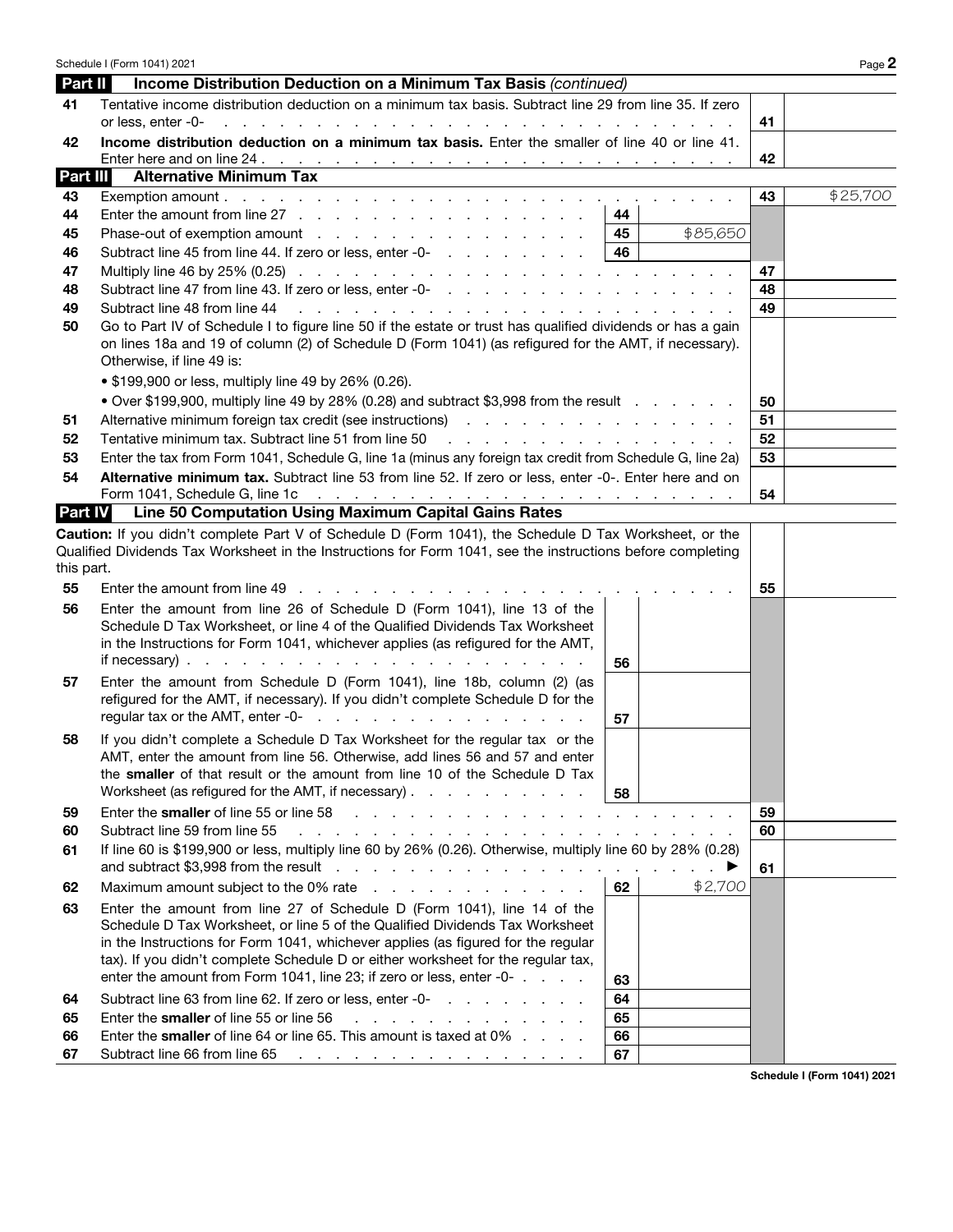|         | Schedule I (Form 1041) 2021                                                                                                                                                                                                                                                                                                                                                                          |    |          |         | Page 3 |
|---------|------------------------------------------------------------------------------------------------------------------------------------------------------------------------------------------------------------------------------------------------------------------------------------------------------------------------------------------------------------------------------------------------------|----|----------|---------|--------|
| Part IV | Line 50 Computation Using Maximum Capital Gains Rates (continued)                                                                                                                                                                                                                                                                                                                                    |    |          |         |        |
| 68      | Maximum amount subject to rates below 20%                                                                                                                                                                                                                                                                                                                                                            | 68 | \$13,250 |         |        |
| 69      |                                                                                                                                                                                                                                                                                                                                                                                                      | 69 |          |         |        |
| 70      | Enter the amount from line 27 of Schedule D (Form 1041), line 18 of the<br>Schedule D Tax Worksheet, or line 5 of the Qualified Dividends Tax<br>Worksheet, whichever applies (as figured for the regular tax). If you didn't<br>complete Schedule D or either worksheet for the regular tax, enter the amount<br>from Form 1041, line 23; if zero or less, enter -0- $\ldots$ $\blacktriangleright$ | 70 |          |         |        |
| 71      |                                                                                                                                                                                                                                                                                                                                                                                                      | 71 |          |         |        |
| 72      | Subtract line 71 from line 68. If zero or less, enter -0-                                                                                                                                                                                                                                                                                                                                            | 72 |          |         |        |
| 73      |                                                                                                                                                                                                                                                                                                                                                                                                      | 73 |          |         |        |
| 74      | Multiply line 73 by 15% (0.15) $\ldots$ $\ldots$ $\ldots$ $\ldots$ $\ldots$ $\ldots$ $\ldots$ $\ldots$ $\ldots$                                                                                                                                                                                                                                                                                      |    |          | 74      |        |
| 75      |                                                                                                                                                                                                                                                                                                                                                                                                      | 75 |          |         |        |
|         | If lines 75 and 55 are the same, skip lines 76 through 80 and go to line 81. Otherwise, go to line 76.                                                                                                                                                                                                                                                                                               |    |          |         |        |
| 76      | Subtract line 75 from line 65 76                                                                                                                                                                                                                                                                                                                                                                     |    |          |         |        |
| 77      | Multiply line 76 by 20% (0.20) $\ldots$ $\ldots$ $\ldots$ $\ldots$ $\ldots$ $\ldots$ $\ldots$ $\ldots$ $\ldots$ $\ldots$                                                                                                                                                                                                                                                                             |    |          | 77<br>▶ |        |
|         | If line 57 is zero or blank, skip lines 78 through 80 and go to line 81. Otherwise, go to line 78.                                                                                                                                                                                                                                                                                                   |    |          |         |        |
| 78      |                                                                                                                                                                                                                                                                                                                                                                                                      | 78 |          |         |        |
| 79      | Subtract line 78 from line 55 79                                                                                                                                                                                                                                                                                                                                                                     |    |          |         |        |
| 80      | Multiply line 79 by 25% (0.25) $\ldots$ $\ldots$ $\ldots$ $\ldots$ $\ldots$ $\ldots$ $\ldots$ $\ldots$ $\ldots$ $\ldots$                                                                                                                                                                                                                                                                             |    |          | 80      |        |
| 81      |                                                                                                                                                                                                                                                                                                                                                                                                      |    |          | 81      |        |
| 82      | If line 55 is \$199,900 or less, multiply line 55 by 26% (0.26). Otherwise, multiply line 55 by 28% (0.28)                                                                                                                                                                                                                                                                                           |    |          |         |        |
|         | and subtract \$3,998 from the result enteries and subtract the result of the result of the result of the result                                                                                                                                                                                                                                                                                      |    |          | 82      |        |
| 83      |                                                                                                                                                                                                                                                                                                                                                                                                      |    |          | 83      |        |
|         |                                                                                                                                                                                                                                                                                                                                                                                                      |    |          |         |        |

Schedule I (Form 1041) 2021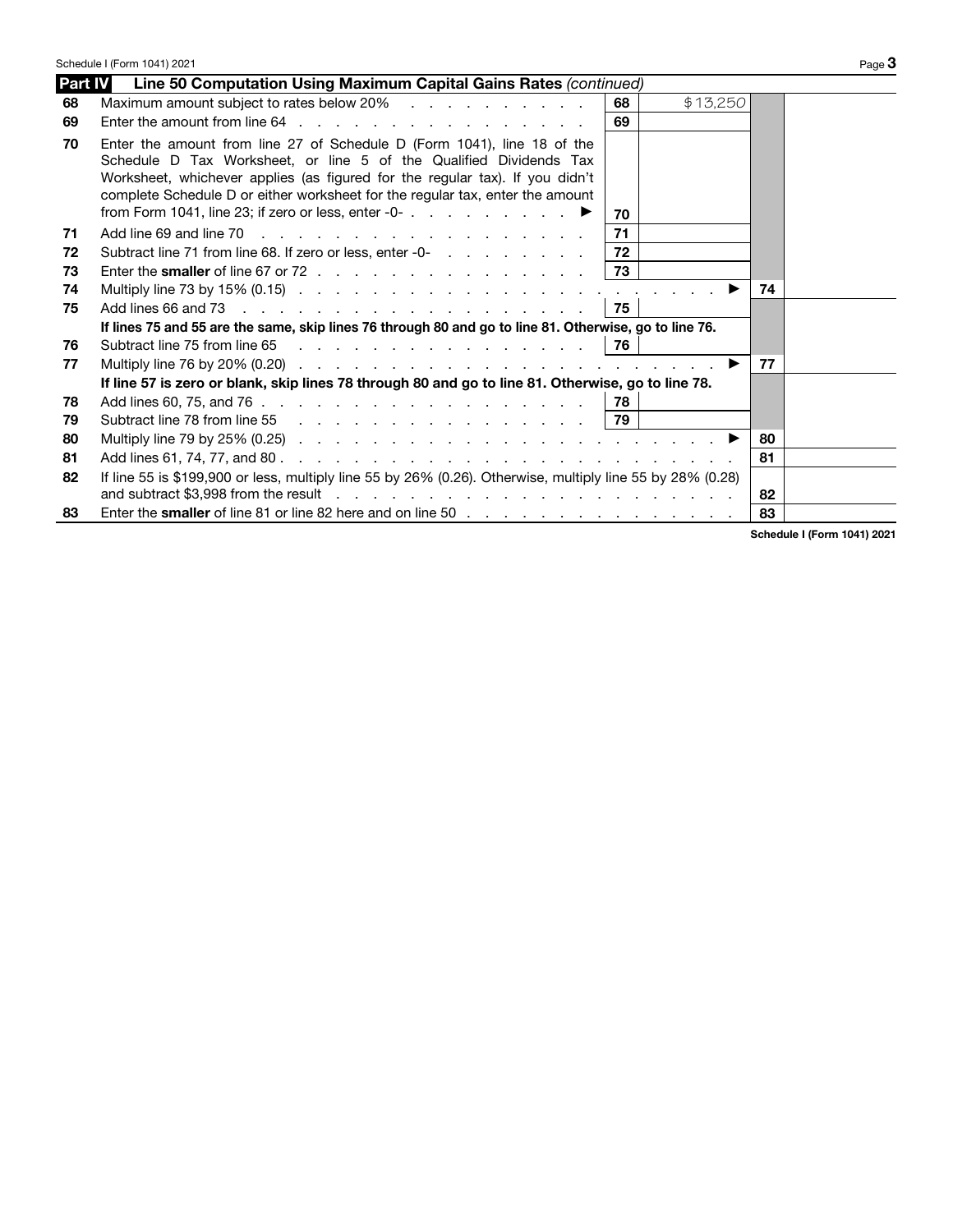# 2021 **Instructions for Schedule I (Form 1041)**



Section references are to the Internal Revenue Code unless otherwise noted.

## **Future Developments**

For the latest information about developments related to Schedule I and its instructions, such as legislation enacted after they were published, go to *[IRS.gov/Form1041](https://www.irs.gov/forms-pubs/about-form-1041)*.

## **What's New**

**AMT tax brackets.** The threshold for the 28% AMT tax bracket increased to amounts over \$199,900.

#### **AMT exemption amount and phase-**

**out.** The AMT exemption amount increased to \$25,700. The exemption amount begins to be phased-out at amounts over \$85,650 and is completely phased-out at \$188,450.

**Capital gains and qualified dividends.** For tax year 2021, the 20% maximum capital gains rate applies to estates and trusts with income above \$13,250. The 0% and 15% rates continue to apply to certain threshold amounts. The 0% rate applies to amounts up to \$2,700. The 15% rate applies to amounts over \$2,700 and up to \$13,250.

## **Reminders**

**Section 199A deduction.** The section 199A deduction isn't included in the amount reported on line 1. To figure your adjusted alternative minimum taxable income, any section 199A deduction taken on line 20 of Form 1041 must be included as a negative amount on line 21.

**ESBT reporting.** The instructions have been updated to include directions for Electing Small Business Trusts (ESBTs). See *Line 1 —Adjusted Total Income or (Loss)*, later.

**Biofuel producer credit and biodiesel and renewable diesel fuels credit.** If you claim any of these credits, you may also need to make an adjustment on line 21. See *Line 21— Other Adjustments*, later.

## **General Instructions**

## **Purpose of Schedule**

Use Schedule I (Form 1041) to figure: • The estate's or trust's alternative minimum taxable income,

• The income distribution deduction on a minimum tax basis, and

• The estate's or trust's alternative minimum tax (AMT).

**ESBTs.** An ESBT must figure the AMT for the S and non-S portions of the trust on separate Schedules I (Form 1041). The Schedule I for each portion includes only the income, deductions, and credits attributable to that portion

## **Who Must Complete Schedule I (Form 1041)**

• Complete Parts I and II if the estate or trust is required to complete Form 1041, Schedule B, Income Distribution **Deduction** 

• Complete Schedule I if the estate's or trust's share of alternative minimum taxable income (Part I, line 27) exceeds \$25,700.

• Complete Schedule I if the estate or trust claims any general business credit and line 6 of Part I or line 3 of Part III of Form 3800, General Business Credit, is more than zero.

• **ESBTs.** Complete Schedule I if the alternative minimum taxable income (Part I, line 27) of the S portion of the trust is more than zero or the S portion of the trust claims any general business credit and line 6 of Part I or line 3 of Part III of the Form 3800 is more than zero.

#### **Recordkeeping**

Schedule I contains adjustments and tax preference items that are treated differently for regular tax and AMT purposes. If you, as fiduciary for the estate or trust, completed a form to figure an item for regular tax purposes, you may have to complete it a second time for AMT purposes. Generally, the difference between the amounts on the two forms is the AMT adjustment or tax preference item to enter on Schedule I. Except for Form 1116, Foreign Tax

Credit (Individual, Estate, or Trust), any additional form completed for AMT purposes doesn't have to be filed with Form 1041.

For regular tax purposes, some deductions and credits may result in carrybacks or carryforwards to other tax years. Examples are investment interest expense, a net operating loss deduction (NOLD), a capital loss, and the foreign tax credit. Because these items may be refigured for the AMT, the carryback or carryforward amount may be different for regular and AMT purposes. Therefore, you should keep records of these different carryforward and carryback amounts for the AMT and regular tax. The AMT carryforward will be important in completing Schedule I for 2022.

#### **Credit for Prior Year Minimum Tax**

Estates and trusts that paid AMT in 2020, or had a minimum tax credit carryforward from the 2020 Form 8801, Credit for Prior Year Minimum Tax—Individuals, Estates, and Trusts, may be eligible for a minimum tax credit in 2021. See Form 8801.

#### **Partners and Shareholders**

An estate or trust that is a partner in a partnership or a shareholder in an S corporation must take into account its share of items of income and deductions that enter into the computation of its adjustments and tax preference items.

#### **Allocation of Deductions to Beneficiaries**

The distributable net alternative minimum taxable income (DNAMTI) of the estate or trust doesn't include amounts of depreciation, depletion, and amortization that are allocated to the beneficiaries, just as the distributable net income of the estate or trust doesn't include these items for regular tax purposes.

Report separately in box 12 of Schedule K-1 (Form 1041), Beneficiary's Share of Income, Deductions, Credits, etc., any

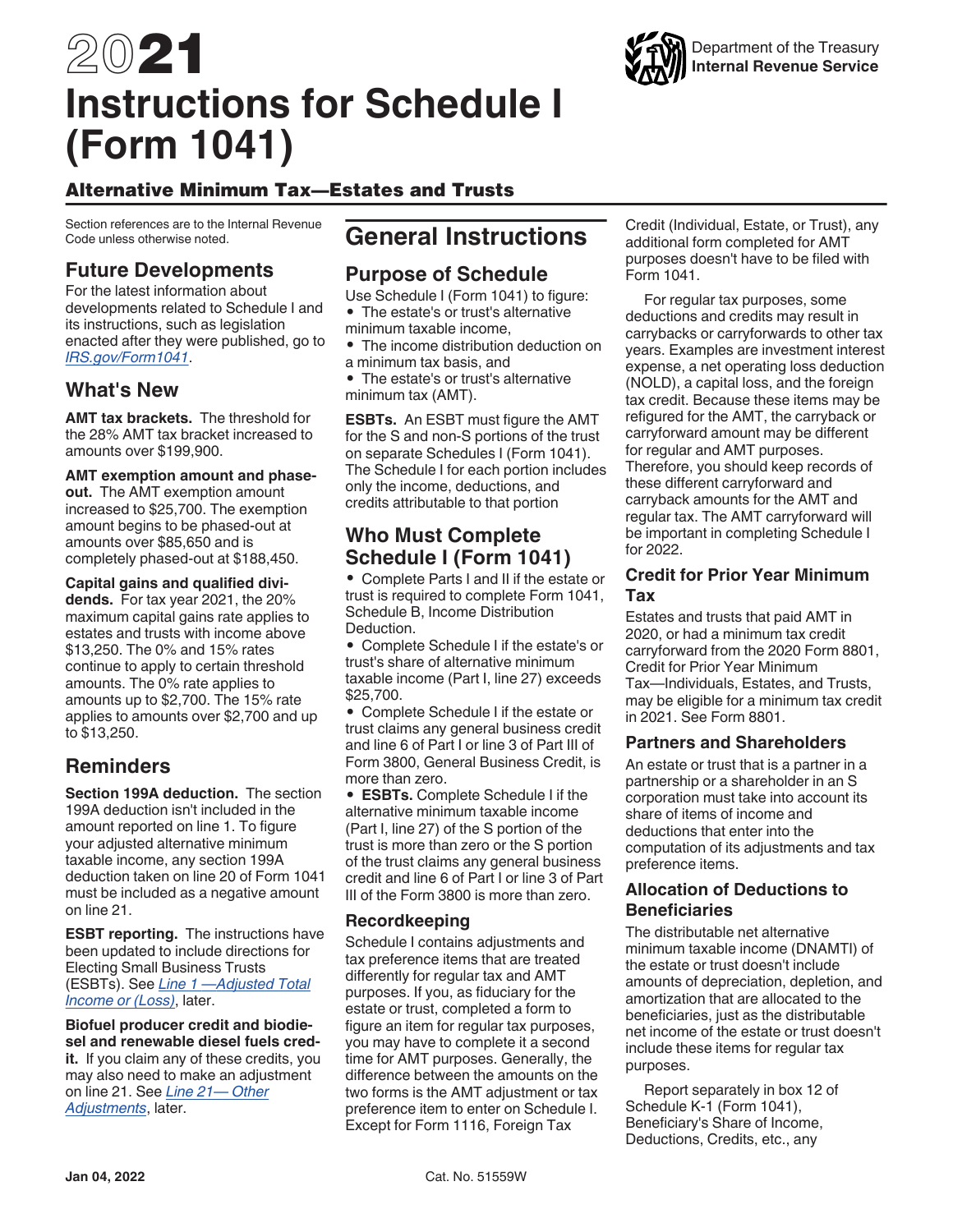adjustments or tax preference items attributable to accelerated depreciation (code G), depletion (code H), and amortization (code I) that were allocated to the beneficiaries.

#### **Optional Write-Off for Certain Expenditures**

There is no AMT adjustment for the following items if the estate or trust elects to deduct them ratably over the period of time shown for the regular tax.

- Circulation expenditures—3 years (section 173).
- Research and experimental expenditures—10 years (section 174(a)).
- Intangible drilling costs—60 months (section 263(c)).
- Mining exploration and development costs—10 years (sections 616(a) and 617(a)).

The election must be made in the year the expenditure was made and may be revoked only with IRS consent. See section 59(e) and Regulations section 1.59-1 for more details.

# **Specific Instructions**

*ESBTs. Use a separate Schedule I (Form 1041) to figure*  **Schedule I (Form 1041) to figure**<br>
the AMT for the *S* portion of the *trust. Add the notation "ESBT" to the top of the Schedule I and attach it to the tax computation attachment for Form 1041. See the ESBT Tax Worksheet in the Instructions for Form 1041.*

*Where these instructions refer to completing other forms and worksheets, you must complete separate forms and worksheets for the S and non-S portions of the trust. Where necessary, add an "ESBT" notation at the top of the form or worksheet to show it relates to the computation for the S portion of the trust.*

### **Part I—Estate's or Trust's Share of Alternative Minimum Taxable Income**

### **Line 1—Adjusted Total Income or (Loss)**

Adjusted total income or (loss) (from Form 1041, line 17, or ESBT Tax Worksheet, line 13). See the ESBT Tax Worksheet in the Instructions for Form 1041.

#### **Line 2—Interest**

In determining the alternative minimum taxable income, qualified residence interest (other than qualified housing

interest defined in section 56(e)) isn't allowed.

If you completed Form 4952, Investment Interest Expense Deduction, for regular tax purposes, you may have an adjustment on this line. Refigure your investment interest expense on a separate AMT Form 4952 as follows.

**Step 1.** On line 1 of the AMT Form 4952, follow the instructions for that line, but also include the following amounts. • Any qualified residence interest (other than qualified housing interest) that was paid or accrued on a loan or part of a loan that is allocable to property held for investment as defined in section 163(d)(5) (for example, interest on a home equity loan whose proceeds were invested in stocks or bonds).

• Any interest that would have been deductible if interest on specified private activity bonds had been included in income. See the instructions for line 7 for the definition of specified private activity bonds.

**Step 2.** On line 2, enter the AMT disallowed investment interest expense from 2020.

**Step 3.** When completing Part II of the AMT Form 4952, refigure gross income from property held for investment, any net gain from the disposition of property held for investment, net capital gain from the disposition of property held for investment, and any investment expenses, taking into account all AMT adjustments and tax preference items that apply. Include any interest income and investment expenses from private activity bonds issued after August 7, 1986.

When completing line 4g of the AMT Form 4952, enter the smaller of: • The amount from line 4g of the regular tax Form 4952, or • The total of lines 4b and 4e of the AMT Form 4952.

**Step 4.** Complete Part III.

Enter on Schedule I, line 2, the difference between line 8 of the AMT Form 4952 and line 8 of the regular tax Form 4952. If the AMT deduction is greater, enter the difference as a negative amount.

#### **Line 3—Taxes**

Enter any state or local real property taxes; state or local personal property taxes; state and local general sales taxes; and any state, local, or foreign income taxes that were included on Form 1041, page 1, line 11.

#### **Line 4—Refund of Taxes**

Enter any refunds received in 2021 of taxes described for line 3 above and included in income. Also, include foreign real property taxes that were deducted in years prior to 2021, but refunded in 2021 and included in income on Form 1041.

#### **Line 5—Depletion**

Refigure the depletion deduction for AMT purposes by using only the income and deductions allowed for the AMT when refiguring the limit based on taxable income from the property under section 613(a) and the limit based on taxable income, with certain adjustments, under section 613A(d)(1). Also, the depletion deduction for mines, wells, and other natural deposits under section 611 is limited to the property's adjusted basis at the end of the year, as refigured for the AMT, unless the estate or trust is an independent producer or royalty owner claiming percentage depletion for oil and gas wells. Figure this limit separately for each property. When refiguring the property's adjusted basis, take into account any AMT adjustments made this year or in previous years that affect basis (other than the current year's depletion).

Enter on line 5 the difference between the regular tax and AMT deduction. If the AMT deduction is more than the regular tax deduction, enter the difference as a negative amount.

#### **Line 6—Net Operating Loss Deduction**

Enter any NOLD from line 15b of page 1 of the Form 1041 as a positive amount.

#### **Line 7—Interest From Specified Private Activity Bonds Exempt From the Regular Tax**

Enter the interest earned from specified private activity bonds reduced (but not below zero) by any deduction that would have been allowable if the interest were includible in gross income for regular tax purposes. Each payer of this type of interest should send a Form 1099-INT, Interest Income, to the estate or trust showing the amount of this interest in box 9. Generally, specified private activity bonds are any qualified bonds (as defined in section 141) issued after August 7, 1986, and before 2009 or after 2010, the interest on which isn't includible in gross income for the regular tax. See section 57(a)(5) for more information.

Don't include interest on qualified Gulf Opportunity Zone bonds described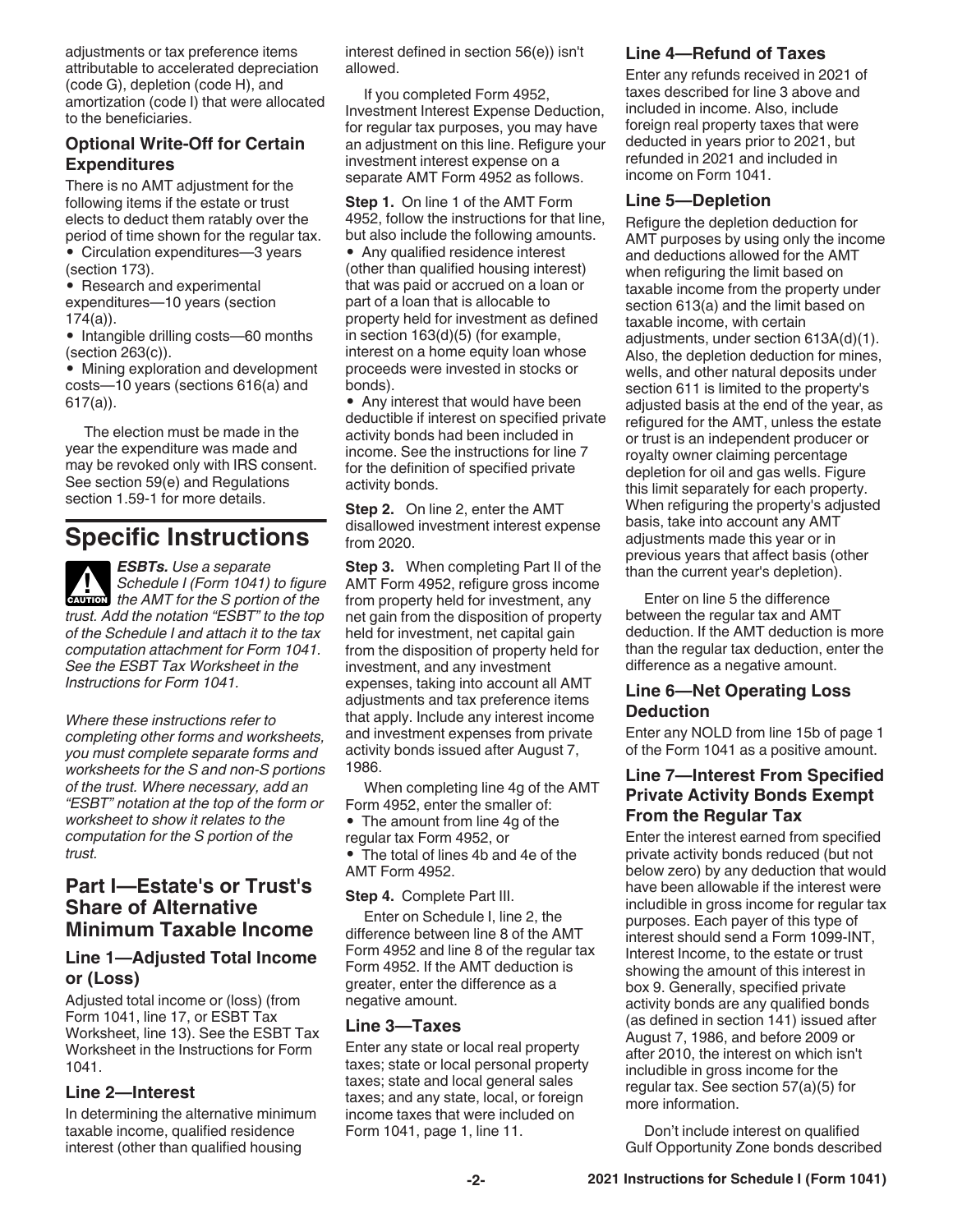in section 1400N(a) or qualified Midwestern disaster area bonds.

Exempt-interest dividends paid by a regulated investment company are treated as interest from specified private activity bonds to the extent the dividends are attributable to interest on the bonds received by the company, minus an allocable share of the expenses paid or incurred by the company in earning the interest. This amount should also be reported to the estate or trust on Form 1099-DIV in box 12.

#### **Line 8—Qualified Small Business Stock**

If the estate or trust claimed the exclusion under section 1202 for gain on qualified small business stock acquired before September 28, 2010, and held more than 5 years, multiply the excluded gain (as shown on Form 8949 in column  $(g)$ ) by 7%  $(0.07)$ . Enter the result on line 8 as a positive amount.

#### **Line 9—Exercise of Incentive Stock Options**

For regular tax purposes, no income is recognized when an incentive stock option (as defined in section 422(b)) is exercised. However, this rule doesn't apply for AMT purposes. Instead, the estate or trust must generally include on line 9 the excess, if any, of:

1. The fair market value (FMV) of the stock acquired through exercise of the option (determined without regard to any lapse restriction) when its rights in the acquired stock first become transferable or when these rights are no longer subject to a substantial risk of forfeiture, over

2. The amount paid for the stock, including any amount paid for the option used to acquire the stock.



*Even if the estate's or trust's rights in the stock aren't* 

*transferable and are subject to a substantial risk of forfeiture, you may elect to include in AMT income the excess of the stock's FMV (determined without regard to any lapse restriction) over the exercise price upon the transfer to the estate or trust of the stock acquired through exercise of the option. See section 83(b) for more details. The election must be made no later than 30 days after the date of transfer.*

If the estate or trust acquired stock by exercising an option and it disposed of that stock in the same year, the tax treatment under the regular tax and the

AMT is the same, and no adjustment is required.

Increase the AMT basis of any stock acquired through the exercise of an incentive stock option by the amount of the adjustment.

**Note.** If a Form 3921, Exercise of an Incentive Stock Option Under Section 422(b), was received, it may help you figure the adjustment.

#### **Line 10—Other Estates and Trusts**

If the estate or trust is the beneficiary of another estate or trust, enter the adjustment for minimum tax purposes from box 12, code A, Schedule K-1 (Form 1041).

**ESBTs.** Enter an amount on this line only if the S corporation was a beneficiary of an estate or trust, received a Schedule K-1 (Form 1041) from the estate or trust with an entry in box 12, code A, and the S corporation allocated a portion of the box 12, code A, amount to the ESBT. See Schedule K-1 (Form 1120-S), box 15, code F.

#### **Line 11—Disposition of Property**

Use this line to report any AMT adjustment related to the disposition of property resulting from refiguring:

1. Gain or loss from the sale, exchange, or involuntary conversion of property reported on Form 4797, Sales of Business Property;

2. Casualty gain or loss to business or income-producing property reported on Form 4684, Casualties and Thefts;

3. Ordinary income from the disposition of property not taken into account in 1 or 2 above or on any other line on Schedule I, such as a disqualifying disposition of stock acquired in a prior year by exercising an incentive stock option; and

4. Capital gain or loss (including any carryover that is different for the AMT) reported on Form 8949, Sales and Other Dispositions of Capital Assets, or Schedule D (Form 1041), Capital Gains and Losses.



*The \$3,000 capital loss limitation for the regular tax*   $\frac{1}{2}$  *dimitation for the regular tax*<br>applies separately for the AMT.

First, figure any ordinary income adjustment related to 3, earlier. Then, refigure Form 4684, Form 4797, Form 8949, and Schedule D (Form 1041) for the AMT, if applicable, by taking into

account any adjustments you made this year or in previous years that affect the estate's or trust's basis or otherwise result in a different amount for AMT. When you refigure your gain or loss on Form 8949 for AMT, the amount of gain you elected to defer for regular tax purposes due to an investment in a qualified opportunity fund may need to be adjusted on your AMT Form 8949. An adjustment may be required if the regular tax and AMT adjusted basis of the property you sold prior to your investment is different.

If the estate or trust has a capital loss after refiguring Schedule D for the AMT, apply the \$3,000 capital loss limitation separately to the AMT loss. For each of the four items listed above, figure the difference between the amount included in taxable income for the regular tax and the amount included in income for the AMT. Treat the difference as a negative amount if (a) both the AMT and regular tax amounts are zero or more and the AMT amount is less than the regular tax amount, or (b) the AMT amount is a loss, and the regular tax amount is a smaller loss, or zero or more.

Enter on line 11 the combined adjustments for the four items earlier.

#### **Line 12—Depreciation on Assets Placed in Service After 1986**

This section describes when depreciation must be refigured for the AMT and how to figure the amount to enter on line 12.

Don't include on this line any depreciation adjustment from:

• An activity for which the estate or trust isn't at risk or income or loss from a partnership or an S corporation if the basis limitations under section 704(d) or 1366(d) apply. Take this adjustment into account on line 14;

• A tax shelter farm activity. Take this adjustment into account on line 21; or

• A passive activity. Take this

adjustment into account on line 13.

**What depreciation must be refigured for the AMT?** Generally, you must refigure depreciation for the AMT, including depreciation allocable to inventory costs, for:

• Property placed in service after 1998 that is depreciated for the regular tax using the 200% declining balance method (generally 3-, 5-, 7-, or 10-year property under the modified accelerated cost recovery system (MACRS), except for certain qualified property eligible for the special depreciation allowance (discussed later));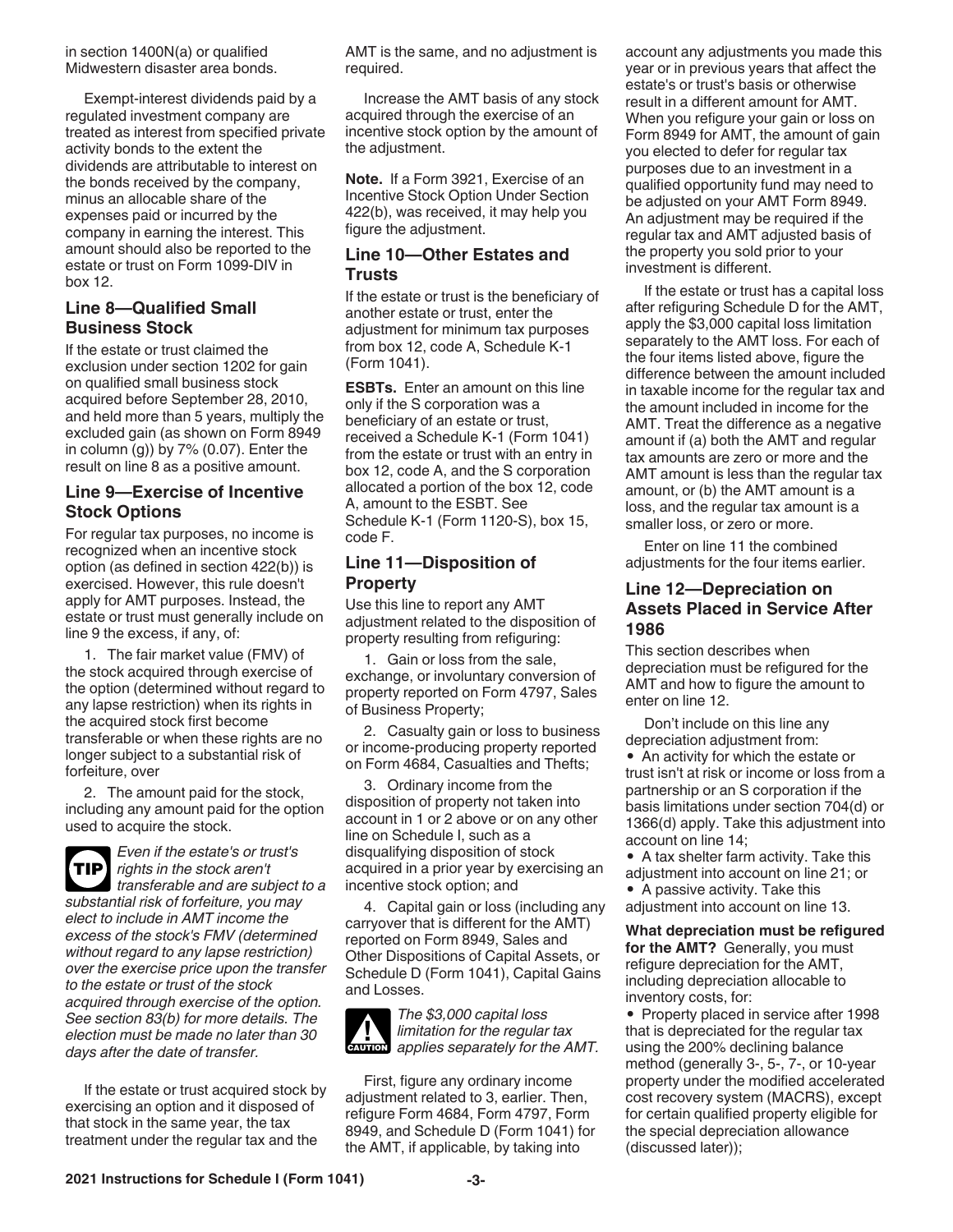• Section 1250 property placed in service after 1998 that isn't depreciated for the regular tax using the straight line method; and

• Tangible property placed in service after 1986 and before 1999. If the transitional election was made under section 203(a)(1)(B) of the Tax Reform Act of 1986, this rule applies to property placed in service after July 31, 1986.

#### **What depreciation isn't refigured for the AMT?** Don't refigure depreciation for the AMT for the following items.

• Residential rental property placed in service after 1998.

• Nonresidential real property with a class life of 27.5 years or more placed in service after 1998 that is depreciated for the regular tax using the straight line method.

• Other section 1250 property placed in service after 1998 that is depreciated for the regular tax using the straight line method.

• Property (other than section 1250 property) placed in service after 1998 that is depreciated for the regular tax using the 150% declining balance method or the straight line method.

• Property for which you elected to use the alternative depreciation system (ADS) of section 168(g) for the regular tax.

• Qualified property that is or was eligible for the special depreciation allowance if the depreciable basis of the property for the AMT is the same as for the regular tax. This applies to any special depreciation allowance, including those for disaster assistance property, reuse and recycling property, cellulosic biofuel plant property, second generation biofuel plant property, New York Liberty Zone property, Gulf Opportunity Zone property, and Kansas disaster area recovery assistance property. The special allowance is deductible for the AMT, and there is also no adjustment required for any depreciation figured on the remaining basis of the qualified property if the depreciable basis of the property for the AMT is the same as for the regular tax. Property for which an election is in effect to not have the special allowance apply isn't qualified property. In addition, if you elect not to have any special depreciation allowance apply, the property may be subject to an AMT adjustment for depreciation if it was placed in service before 2016. It is not subject to an AMT adjustment for depreciation if it was placed in service after 2015.

• Motion picture films, videotapes, or sound recordings.

- Property depreciated under the unit-of-production method or any other method not expressed in a term of years.
- Qualified Indian reservation property.
- A natural gas gathering line placed in service after April 11, 2005.

**How is depreciation refigured for the AMT?** See methods below.

*Property placed in service before*  1999. Refigure depreciation for the AMT using ADS with the same convention used for the regular tax. See the table below for the method and recovery period to use.

| <b>Property Placed in Service Before 1999</b>                                                                                       |                                                                                                                                                                                  |  |  |  |
|-------------------------------------------------------------------------------------------------------------------------------------|----------------------------------------------------------------------------------------------------------------------------------------------------------------------------------|--|--|--|
| IF the property is                                                                                                                  | THEN use the                                                                                                                                                                     |  |  |  |
| Section 1250 property.                                                                                                              | Straight line method<br>over 40 years.                                                                                                                                           |  |  |  |
| Tangible property<br>(other than section<br>1250 property)<br>depreciated using the<br>straight line method for<br>the regular tax. | Straight line method<br>over the property's<br>AMT class life.                                                                                                                   |  |  |  |
| Any other tangible<br>property.                                                                                                     | 150% declining<br>balance method,<br>switching to the<br>straight line method<br>the first tax year it<br>gives a larger<br>deduction, over the<br>property's AMT class<br>life. |  |  |  |

*Property placed in service after 1998.* Use the same convention and recovery period used for the regular tax. For property other than section 1250 property, use the 150% declining balance method, switching to the straight line method the first tax year it gives a larger deduction. For section 1250 property, use the straight line method.

**How is the AMT class life determined?** The class life used for the AMT isn't necessarily the same as the recovery period used for the regular tax. The class lives for the AMT are listed in Rev. Proc. 87-56, 1987-2 C.B. 674, and in Pub. 946, How To Depreciate Property. Use 12 years for any tangible personal property not assigned a class life.



*disposed of before the end of the recovery period.*

#### **How is the line 12 adjustment fig-**

**ured?** Subtract the AMT deduction for depreciation from the regular tax deduction and enter the result. If the AMT deduction is more than the regular tax deduction, enter the difference as a negative amount.

In addition to the AMT adjustment to your deduction for depreciation, you must also adjust the amount of depreciation that was capitalized, if any, to account for the difference between the rules for the regular tax and the AMT. Include on this line the current year adjustment to taxable income, if any, resulting from the difference.

#### **Line 13—Passive Activities**

*Don't enter again elsewhere on this schedule any AMT*  **z** *this schedule any AMT*<br> **EAUTION** adjustment or tax preference *item included on this line.*

For AMT purposes, the rules described in section 469 apply, except that in applying the limitations, minimum tax rules apply.

Refigure passive activity gains and losses on an AMT basis. Refigure a passive activity gain or loss by taking into account all AMT adjustments or tax preference items that pertain to that activity.

You may complete a second Form 8582, Passive Activity Loss Limitations, to determine the passive activity losses allowed for AMT purposes, but don't send this AMT Form 8582 to the IRS.

Enter the difference between the loss reported for regular tax purposes and the AMT loss, if any.

*The amount of any passive activity loss that isn't deductible (and is therefore carried forward) for AMT purposes is likely to differ from the amount (if any) that is carried forward for regular tax purposes. Therefore, it is essential that you retain adequate records for both AMT and regular tax purposes.* **TIP**

**Publicly traded partnerships (PTPs).**  If the estate or trust had a loss from a PTP, refigure the loss using any AMT adjustments, tax preference items, and any AMT prior year unallowed loss.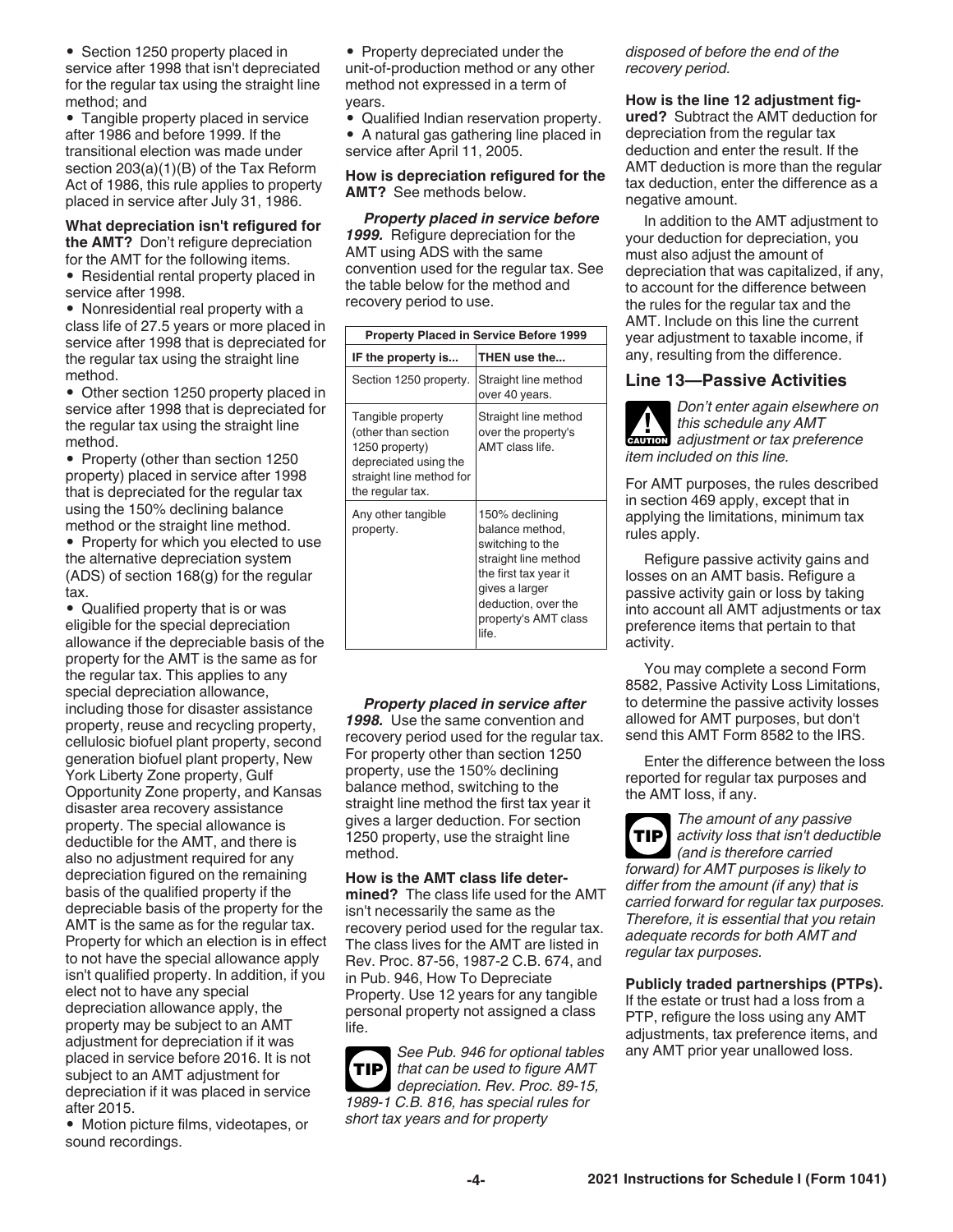#### **Line 14—Loss Limitations**

*If the loss is from a passive activity, use line 13 instead. If*  **h** activity, use line 13 instead. *farm activity (that isn't passive), use line 21.*

Refigure your allowable losses for AMT purposes from activities for which you aren't at risk and basis limitations applicable to interests in partnerships and stock in S corporations by taking into account your AMT adjustments and tax preference items. See sections 59(h), 465, 704(d), and 1366(d).

Enter the difference between the loss reported for regular tax purposes and the AMT loss. If the AMT loss is more than the loss reported for regular tax purposes, enter the adjustment as a negative amount.

#### **Line 15—Circulation Costs**

*Don't make this adjustment for expenditures for which you*  **expenditures for which you**<br> **elected the optional 3-year** *write-off period for regular tax purposes.*

Circulation expenditures deducted under section 173(a) for regular tax purposes must be amortized for AMT purposes over 3 years beginning with the year the expenditures were paid or incurred.

Enter the difference between the regular tax and AMT deduction. If the AMT deduction is greater, enter the difference as a negative amount.

If the estate or trust had a loss on property for which circulation expenditures haven't been fully amortized for the AMT, the AMT deduction is the smaller of (a) the amount of the loss allowable for the expenditures had they remained capitalized, or (b) the remaining expenditures to be amortized for the AMT.

#### **Line 16—Long-Term Contracts**

For AMT purposes, the percentage of completion method of accounting described in section 460(b) must generally be used. However, this rule doesn't apply to any home construction contract (as defined in section 460(e) (6)).

**Note.** Contracts described in section 460(e)(1)(B) are subject to the simplified method of cost allocation of section 460(b)(4).

Enter the difference between the AMT and regular tax income. If the AMT income is smaller, enter the difference as a negative amount.

#### **Line 17—Mining Costs**

*Don't make this adjustment for costs for which you elected the*  **COSTS** for which you elected the optional 10-year write-off period *under section 59(e) for regular tax purposes.*

Expenditures for the development or exploration of a mine or certain other mineral deposits (other than an oil, gas, or geothermal well) deducted under sections 616(a) and 617(a) for regular tax purposes must be amortized for AMT purposes over 10 years beginning with the year the expenditures were paid or incurred.

Enter the difference between the amount allowed for AMT purposes and the amount allowed for regular tax purposes. If the amount allowed for AMT purposes exceeds the amount deducted for regular tax purposes, enter the difference as a negative amount.

If the estate or trust had a loss on property for which mining expenditures haven't been fully amortized for the AMT, the AMT deduction is the smaller of (a) the amount of the loss allowable for the expenditures had they remained capitalized, or (b) the remaining expenditures to be amortized for the AMT.

#### **Line 18—Research and Experimental Costs**

*Don't make this adjustment for costs paid or incurred in*  **CONNECTER 2008**<br> **CONNECTED** *CONNECTER CONNECTED CONNECTED CONNECTED RO which the estate or trust materially participated under the passive activity rules or for costs for which you elected the optional 10-year write-off for research and experimental expenditures under section 59(e) for regular tax purposes.*

Research and experimental expenditures deducted under section 174(a) for regular tax purposes must generally be amortized for AMT purposes over 10 years beginning with the year the expenditures were paid or incurred.

Enter the difference between the amount allowed for AMT purposes and the amount allowed for regular tax purposes. If the amount for AMT purposes exceeds the amount allowed for regular tax purposes, enter the difference as a negative amount.

If the estate or trust had a loss on property for which research and

experimental costs haven't been fully amortized for the AMT, the AMT deduction is the smaller of (a) the loss allowable for the costs had they remained capitalized, or (b) the remaining costs to be amortized for the AMT.

#### **Line 19—Income From Certain Installment Sales Before January 1, 1987**

The installment method doesn't apply for AMT purposes to any nondealer disposition of property that occurred after August 16, 1986, but before the first day of your tax year that began in 1987, if an installment obligation to which the proportionate disallowance rule applied arose from the disposition. Enter on line 19 the amount of installment sale income that was reported for regular tax purposes.

#### **Line 20—Intangible Drilling Costs Preference (IDCs)**

*Don't make this adjustment for costs for which you elected the*  **costs for which you elected**<br> **CAUTION** optional 60-month write-off *under section 59(e) for regular tax purposes.*

IDCs from oil, gas, and geothermal wells are a preference to the extent that the excess IDCs exceed 65% of the net income from the wells. Figure the preference for all oil and gas properties separately from the preference for all geothermal properties.

Figure excess IDCs as follows.

1. Determine the amount of the estate's or trust's IDCs allowed for the regular tax under section 263(c), but don't include any section 263(c) deduction for nonproductive wells, then

2. Subtract the amount that would have been allowed had you amortized these IDCs over a 120-month period starting with the month the well was placed in production.

*Cost depletion can be substituted for the amount*  **z** substituted for the amount<br> **CAUTION** allowed using amortization over *120 months.*

**Net income.** Determine net income by reducing the gross income that the estate or trust received or accrued during the tax year from all oil, gas, and geothermal wells by the deductions allocable to those wells (reduced by the excess IDCs). When refiguring net income, use only income and deductions allowed for the AMT.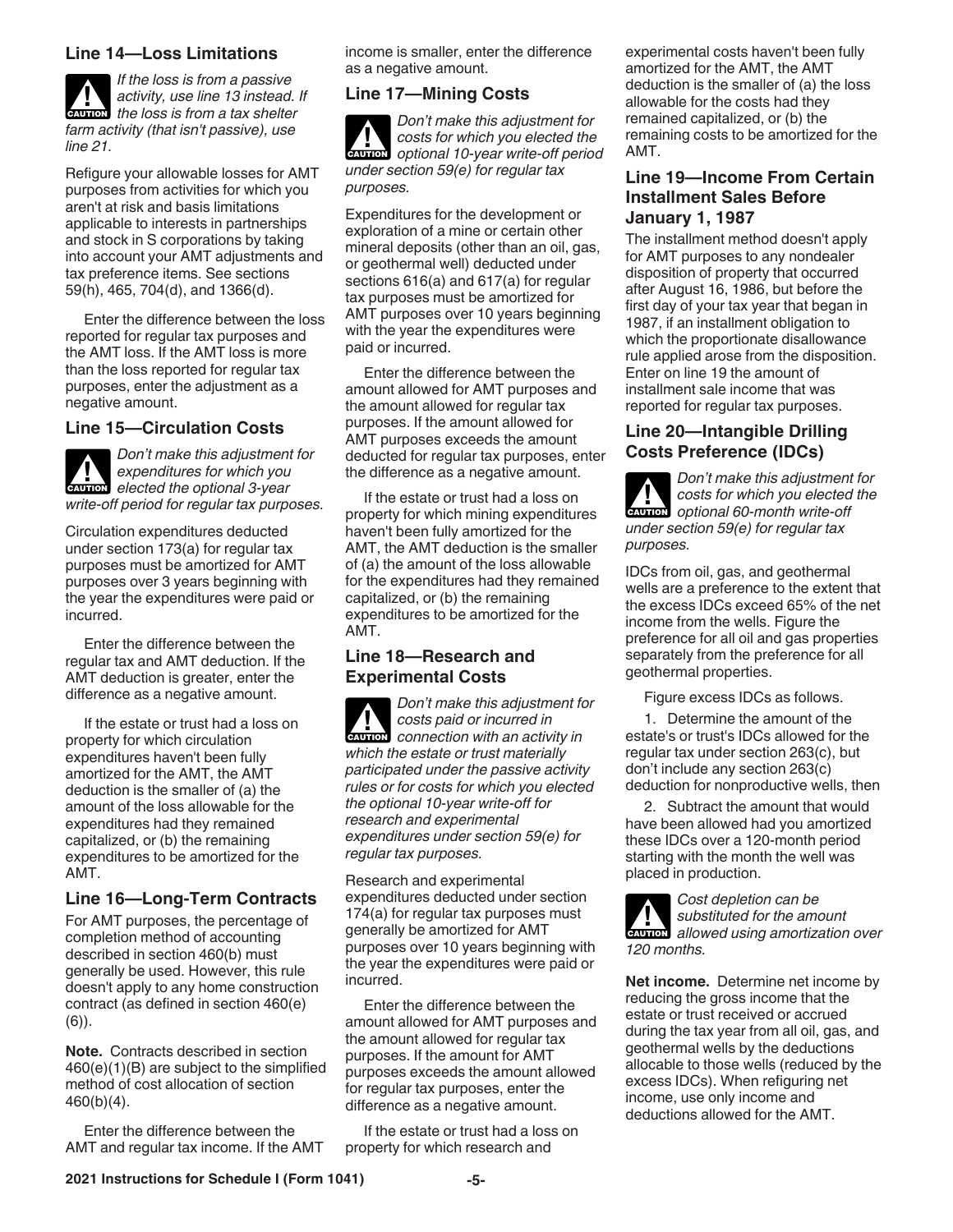**Exception.** The preference for IDCs from oil and gas wells doesn't apply to taxpayers who are independent producers (that is, not integrated oil companies as defined in section 291(b) (4)). However, this benefit may be limited. First, figure the IDC preference as if this exception didn't apply. For purposes of this exception, complete and combine lines 1 through 21, including the IDC preference. If the amount of the IDC preference exceeds 40% of the total of lines 1 through 21, enter the excess on line 20 (the benefit of this exception is limited). Otherwise, don't enter an amount on line 20 (the estate's or trust's benefit from this exception isn't limited).

#### **Line 21—Other Adjustments**

Enter on line 21 the total of any other adjustments that apply, including the following.

• **Section 199A deduction.** Include as a negative amount on line 21 the section 199A deduction shown on Form 1041, line 20.

*ESBTs. Don't include any section 199A deduction taken*  **CAUTION** Section 199A deduction taken<br>
on line 11, Qualified business *income deduction (S portion), of your ESBT Tax Worksheet on line 21 when figuring your adjusted alternative minimum taxable income for the S portion of your trust. This amount is already included on line 1, Adjusted total income or (loss), from line 13 of your ESBT Tax Worksheet.*

• **Depreciation figured using pre-1987 rules.** For AMT purposes, use the straight line method to figure depreciation on real property. Use a recovery period of 19 years for 19-year real property and 15 years for low-income housing. Enter the excess of depreciation claimed for regular tax purposes over depreciation refigured using the straight line method. Figure this amount separately for each property and include on line 21 only positive amounts.

For leased personal property other than recovery property, enter the amount by which the regular tax depreciation using the pre-1987 rules exceeds the depreciation allowable using the straight line method. For leased 10-year recovery property and leased 15-year public utility property, enter the amount by which the depreciation deduction determined for regular tax purposes is more than the deduction allowable using the straight line method with a half-year convention, no salvage value, and a recovery period of 15 years (22 years for 15-year public utility property). Figure this amount separately for each property and include on line 21 only positive amounts.

• **Amortization of pollution control facilities.** The amortization deduction under section 169 must be refigured for the AMT. For facilities placed in service after 1986 and before 1999, figure the amortization deduction for the AMT using the ADS described in section 168(g). For facilities placed in service after 1998, figure the AMT deduction under MACRS using the straight line method. Enter the difference between the regular tax and AMT deduction. If the AMT amount is greater, enter the difference as a negative amount.

• **Tax shelter farm activities.** Figure this adjustment only if the tax shelter farm activity (as defined in section 58(a) (2)) isn't a passive activity. If the activity is passive, include it with any other passive activities on line 13.

Refigure all gains and losses reported for the regular tax from tax shelter farm activities by taking into account any AMT adjustments and preferences. Determine tax shelter farm activity gain or loss for the AMT using the same rules used for the regular tax with the following modifications. No refigured loss is allowed, except to the extent an estate or trust is insolvent (see section 58(c)(1)). A refigured loss may not be used in the current tax year to offset gains from other tax shelter farm activities. Instead, any refigured loss must be suspended and carried forward indefinitely until (a) the estate or trust has a gain in a subsequent tax year from the same activity, or (b) the activity is disposed of.

The AMT amount of any tax shelter farm activity loss that isn't deductible and is carried forward is likely to differ from the regular tax amount. Keep adequate records for both the AMT and regular tax.

Enter the difference between the amount that would be reported for the activity on Schedule E (Form 1040), Supplemental Income and Loss, or Schedule F (Form 1040), Profit or Loss From Farming, for the AMT and the regular tax amount. If (a) the AMT loss is more than the regular tax loss, (b) the AMT gain is less than the regular tax gain, or (c) there is an AMT loss and a regular tax gain, then enter the adjustment as a negative amount.

Enter any adjustment for amounts reported on Form 8949, Schedule D (Form 1041), Form 4684, or Form 4797 for the activity on line 11 instead of line 21.

• **Biofuel producer credit and biodiesel and renewable diesel fuels credit.** If the adjusted total income (Form 1041, line 17) includes the amount of the biofuel producer credit or biodiesel and renewable diesel fuels credit, include that amount as a negative amount on line 21.

• **Related adjustments.** AMT adjustments and tax preference items may affect deductions that are based on an income limit other than adjusted gross income (AGI) or modified AGI (for example, farm conservation expenses). Refigure these deductions using the income limit as modified for the AMT. Include the difference between the regular tax and AMT deduction on line 21. If the AMT deduction is more than the regular tax deduction, include the difference as a negative amount.

*Don't make an adjustment on line 21 for an item you refigured*  **cAUTION** line 21 for an item you refigure *(for example, line 5).*

#### **Business interest limitation.**

Complete an AMT Form 8990 using amounts adjusted for AMT. Enter the difference between the AMT and regular tax allowable interest expense. If line 30 of the AMT Form 8990 is more than the amount on line 30 of the regular tax Form 8890, enter the difference as a negative amount.

#### **Line 22—Alternative Tax Net Operating Loss Deduction**

The ATNOLD is the sum of the alternative tax net operating loss (ATNOL) carryovers and carrybacks to the tax year, subject to the limitation explained below.

The net operating loss (NOL) under section 172(c) is modified for alternative tax purposes by (a) taking into account the adjustments made under sections 56 and 58, and (b) reducing the NOL by any item of tax preference under section 57. For an estate or trust that held a residual interest in a real estate mortgage investment conduit (REMIC), figure the ATNOLD without regard to any excess inclusion.

If this estate or trust is the beneficiary of another estate or trust that terminated in 2021, include any ATNOL carryover that was reported in box 11, code F, of Schedule K-1 (Form 1041).

The estate's or trust's ATNOLD may be limited. To figure the ATNOLD limitation, first figure alternative minimum taxable income (AMTI) without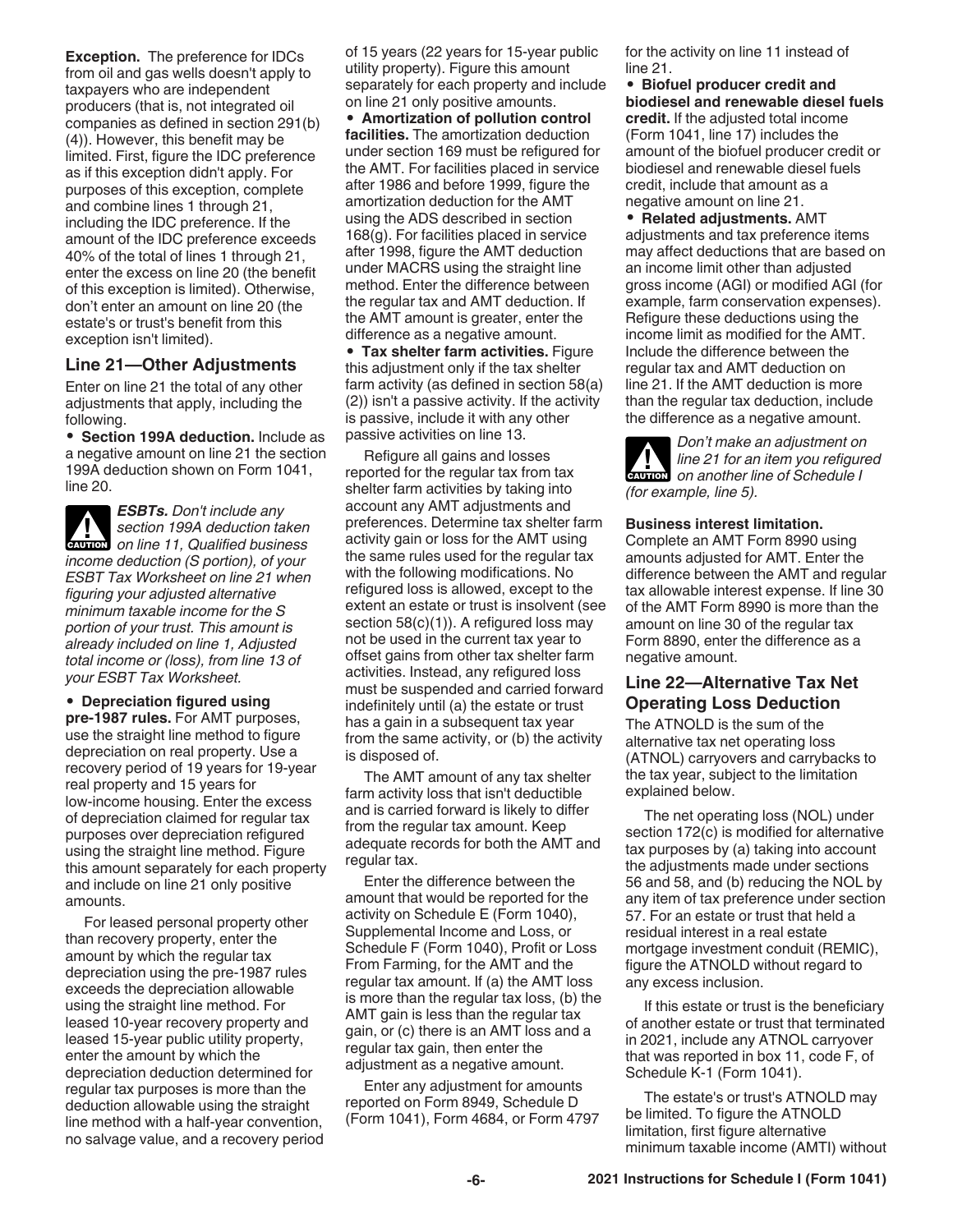regard to the ATNOLD. For this purpose, figure a tentative amount for line 5 of Schedule I (Form 1041) by treating line 22 as if it were zero. Then, figure a tentative total by combining lines 1–21 of Schedule I (Form 1041) using the line 5 tentative amount. The ATNOLD limitation is 90% of the result.

However, the 90% limit doesn't apply to an ATNOL that is attributable to qualified disaster losses (as defined in section 172(j)), qualified Gulf Opportunity Zone losses as defined in section 1400N(k)(2), qualified recovery assistance losses (as defined in Pub. 4492-A, Information for Taxpayers Affected by the May 4, 2007, Kansas Storms and Tornadoes), qualified disaster recovery assistance losses (as defined in Pub. 4492-B, Information for Affected Taxpayers in the Midwestern Disaster Areas) or a 2008 or 2009 loss that you elected to carry back more than 2 years under section 172(b)(1)(H). If an ATNOL that is carried back or carried forward to a tax year is attributable to any of those losses, the ATNOLD for the tax year is limited to the sum of:

1. The smaller of:

a. The sum of the ATNOL carrybacks and carryforwards to the tax year attributable to NOLs other than the losses described in 2a below; or

b. 90% of AMTI for the tax year (figured without regard to the ATNOLD), plus

2. The smaller of:

a. The sum of the ATNOL carrybacks and carryforwards to the tax year attributable to qualified disaster losses, qualified Gulf Opportunity Zone losses, qualified recovery assistance losses, qualified disaster recovery assistance losses, and any 2008 or 2009 loss that you elected to carry back more than 2 years under section 172(b)  $(1)(H)$ ; or

b. 100% of AMTI for the tax year (figured without regard to the ATNOLD) reduced by the amount determined under 1; above.

Enter on line 22 the smaller of the ATNOLD or the ATNOLD limitation.

Any ATNOL not used may generally be carried back 2 years or forward up to 20 years if it arose before your 2018 tax year. Any ATNOL arising after your 2020 tax year may generally be carried forward indefinitely. For more information about carryover periods and special rules for 2018 through 2020 losses, see Pub. 536, Net Operating Losses (NOLs) for Individuals, Estates, and Trusts.

The treatment of ATNOLs doesn't affect your regular tax NOL.

*If you elected under section 172(b)(3) to forego the carryback period for regular tax purposes, the election will also apply for the AMT.* **TIP**

#### **Line 27—Estate's or Trust's Share of Alternative Minimum Taxable Income**

For an estate or trust that held a residual interest in a REMIC, line 27 may not be less than the estate's or trust's share of the amount on Schedule E (Form 1040), line 38, column (c). If that amount is larger than the amount you would otherwise enter on line 27, enter that amount instead and write "Sch. Q" on the dotted line next to line 27.

**ESBTs.** Enter the amount from line 27 on line 49, and go to line 50.

## **Part II—Income Distribution Deduction on a Minimum Tax Basis**

*ESBTs. Do not complete Part II.* **CAUTION !**

#### **Line 28—Adjusted Alternative Minimum Taxable Income**

*The section 199A deduction is not included in the distributable net alternative taxable income (DNAMTI). The section 199A deduction must be added back to the amount from line 23, Schedule I, to calculate the income distribution deduction on a minimum tax basis.* **CAUTION !**

Generally, enter on line 28, Schedule I, the amount from line 23, Schedule I, plus the amount of the section 199A deduction, if any. However, if Form 1041, page 1, line 4, and line 23, Schedule I (after adding back the section 199A deduction) are losses, enter on line 28 the smaller of those losses. If Form 1041, line 4, is zero or a gain and line 23, Schedule I, is a loss (after adding back the section 199A deduction), enter zero on line 28.

### **Line 29—Adjusted Tax-Exempt Interest**

To figure the adjusted tax-exempt interest (including exempt-interest dividends received as a shareholder in a mutual fund or other regulated investment company), subtract the total of any:

1. Tax-exempt interest from Form 1041, Schedule A, line 2, figured for AMT purposes; and

2. Section 212 expenses allowable for AMT purposes allocable to tax-exempt interest, from the amount of tax-exempt interest received.

Don't subtract any deductions reported on lines 2 and 3, Schedule I (Form 1041).

Section 212 expenses that are directly allocable to tax-exempt interest are allocated only to tax-exempt interest. A reasonable proportion of section 212 expenses that are indirectly allocable to both tax-exempt interest and other income must be allocated to each class of income.

#### **Line 31**

Reduce the amount on line 31 by any allocable section 1202 exclusion (as refigured for AMT purposes).

#### **Line 32**

Enter any capital gains that were paid or permanently set aside for charitable purposes from the current year's income included on line 1 of Form 1041, Schedule A. Reduce the amount on line 32 by any allocable section 1202 exclusion (as refigured for AMT purposes).

#### **Lines 33 and 34**

Capital gains and losses must take into account any basis adjustments from line 11, Part I of Form 1041 (Schedule I).

#### **Line 39—Adjustment for Tax-Exempt Income**

In figuring the income distribution deduction on a minimum tax basis, the estate or trust isn't allowed a deduction for any item of DNAMTI (line 35) that isn't included in the gross income of the estate or trust figured on an AMT basis. Thus, for purposes of figuring the allowable income distribution deduction on a minimum tax basis, the DNAMTI is figured without regard to any tax-exempt interest (except for amounts from line 7).

If tax-exempt interest is the only tax-exempt income included in the total distributions (line 38), and the DNAMTI (line 35) is less than or equal to line 38, then enter on line 39 the amount from line 29.

If tax-exempt interest is the only tax-exempt income included in the total distributions (line 38), and the DNAMTI is more than line 38 (that is, the estate or trust made a distribution that is less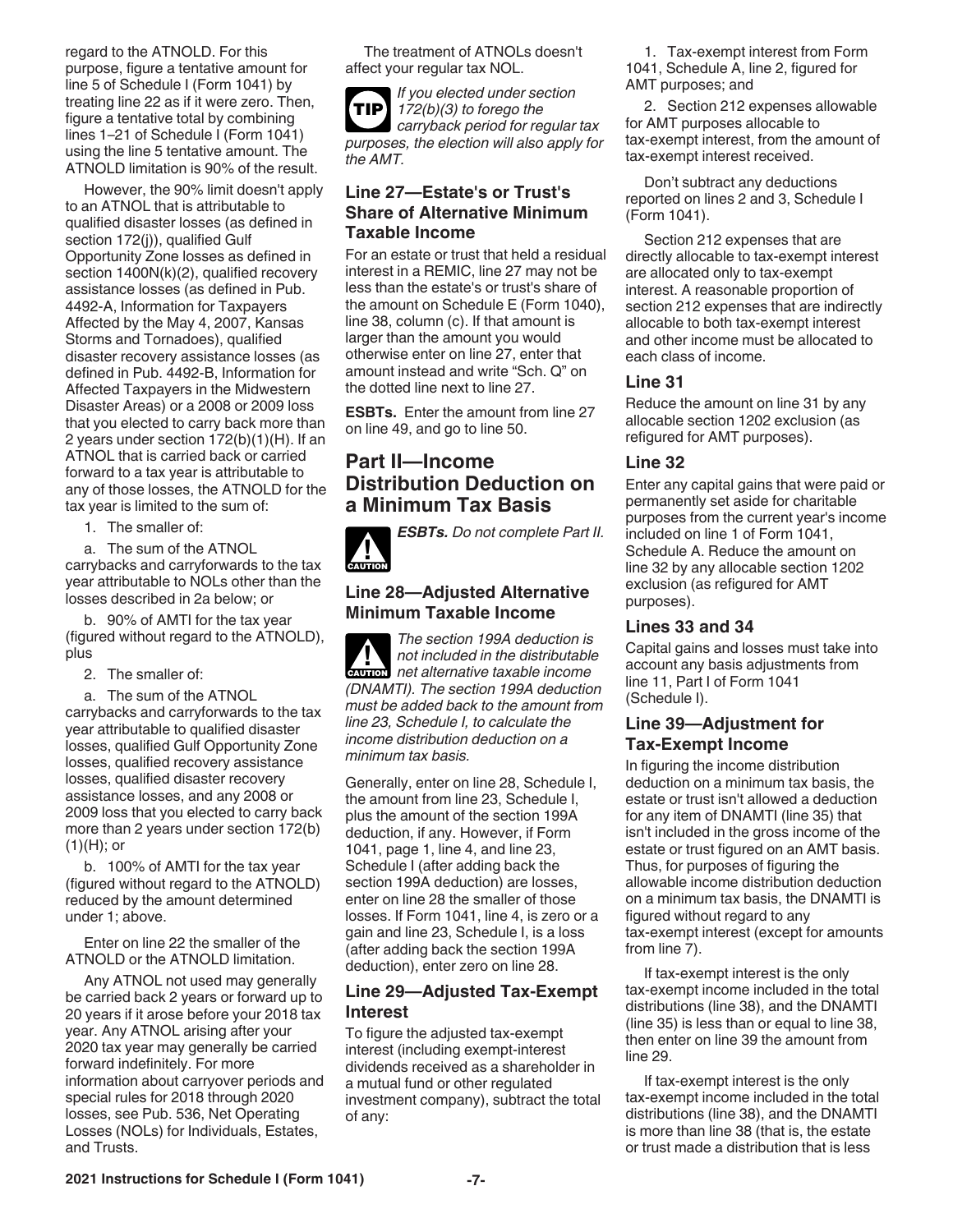than the DNAMTI), then figure the adjustment by multiplying line 29 by a fraction, the numerator of which is the total distributions (line 38), and the denominator of which is the DNAMTI (line 35). Enter the result on line 39.

If line 38 includes tax-exempt income other than tax-exempt interest (except for amounts from line 7), figure line 39 by subtracting the total expenses allocable to tax-exempt income that are allowable for AMT purposes from tax-exempt income included on line 38.

Expenses that are directly allocable to tax-exempt income are allocated only to tax-exempt income. A reasonable proportion of expenses indirectly allocable to both tax-exempt income and other income must be allocated to each class of income.

#### **Line 42—Income Distribution Deduction on a Minimum Tax Basis**

Allocate the income distribution deduction figured on a minimum tax basis among the beneficiaries in the same manner as income was allocated for regular tax purposes. You need the allocated income distribution deduction figured on a minimum tax basis to figure the beneficiary's adjustment for minimum tax purposes, as explained under *Box 12—Alternative minimum tax (AMT) items* in the Schedule K-1 instruction section of the Instructions for Form 1041 and Schedules A, B, G, J, and K-1.

## **Part III—Alternative Minimum Tax Computation**

#### **Line 51—Alternative Minimum Foreign Tax Credit**

*To see if you need to figure the estate's or trust's AMT foreign tax credit, fill in line 53 of Schedule I as instructed. If the amount on line 53 is greater than or equal to the amount on line 50, the estate or trust doesn't owe the AMT. Enter zero on line 54 and see* Who Must Complete*, earlier, to find out if you must file Schedule I with Form 1041. However, even if the estate or trust doesn't owe AMT, you may need to complete line 51 to see if you have an AMT foreign tax credit carryback or carryforward to other tax years.* **TIP**

To figure the AMT foreign tax credit, follow the steps discussed below.

**Step 1.** Complete and attach a separate AMT Form 1116, with the notation "Alt Min Tax" at the top for each separate limitation category specified at the top of Form 1116.

**Note.** When applying the separate limitation categories, use the applicable AMT rate instead of the regular tax rate to determine if any income is "high-taxed."

**Step 2.** If you (on behalf of the estate or trust) previously made or are making the *Simplified limitation election* (as discussed later), skip Part I and enter on the AMT Form 1116, line 17, the same amount you entered on that line for the regular tax. If you didn't complete Form 1116 for the regular tax and you previously made or are making the simplified limitation election (on behalf of the estate or trust), complete Part I and lines 15 through 17 of the AMT Form 1116 using regular tax amounts.

If the election doesn't apply, complete Part I using only income and deductions allowed for the AMT that are attributable to sources outside the United States. If the estate or trust has any foreign source qualified dividends or foreign source capital gains or losses, use the instructions under *Step 3* below to determine whether you must make adjustments to those amounts before you include the amounts on line 1a or line 5 of the AMT Form 1116.

**Step 3.** Follow the instructions below, if applicable, to determine the amount of foreign source qualified dividends and foreign source capital gains and losses to include on line 1a and line 5 of the AMT Form 1116.

*Foreign qualified dividends.* You must adjust the estate's or trust's foreign source qualified dividends before you include those amounts on line 1a of the AMT Form 1116 if:

• Line 60 of Schedule I (Form 1041) is greater than zero,

• Line 81 of Schedule I (Form 1041) is smaller than line 82, and

• The exception for foreign qualified dividends below doesn't apply.

But, you don't need to make any adjustments if:

• The estate or trust qualifies for the adjustment exception under *Qualified Dividends Tax Worksheet (Estates and Trusts)* or *Schedule D Filers* in the Instructions for Form 1116, and • Line 60 of Schedule I (Form 1041) isn't more than \$199,900.

**Note.** Use the estate's or trust's capital gains and losses as refigured for the AMT to determine whether your total amounts are less than the \$20,000

threshold under the adjustment exception.

To adjust foreign source qualified dividends, multiply the estate's or trust's foreign source qualified dividends in each separate category by 0.5357 if the foreign source qualified dividends are taxed at a rate of 15%. Include the results on line 1a of the AMT Form 1116.

If they are taxed at a rate of 20%, multiply your foreign source qualified dividends in each separate category by 0.7143. Include the results on line 1a of the AMT Form 1116.

You adjust the estate's or trust's foreign source qualified dividends taxed at the 0% rate by **not** including them on line 1a of Form 1116. Amounts taxed at the 0% rate are on line 8 of the Qualified Dividends Tax Worksheet in the Instructions for Form 1041, line 30 of Schedule D (Form 1041), or line 19 of the Schedule D Tax Worksheet in the Instructions for Schedule D (Form 1041).

*Don't adjust the amount of any foreign source qualified*   $\alpha$  *dividends you elected to include on line 4g of the AMT Form 4952.*

*Foreign capital gains or losses.* If any capital gain or loss from U.S. or foreign sources is different for the AMT, use the refigured amounts to complete this step.

To figure the adjustment for the estate's or trust's foreign source capital gains or losses, you must first determine whether you can use Worksheet A or Worksheet B in the Instructions for Form 1116. Otherwise, you must use the instructions for *Capital Gains and Losses* in Pub. 514, Foreign Tax Credit for Individuals, to figure the adjustments you must make to the estate's or trust's foreign source capital gains and losses.

Use Worksheet A if the estate or trust has foreign source capital gains or losses in no more than two separate categories, and any of the following apply.

• You weren't required to make adjustments to the estate's or trust's foreign source qualified dividends under the rules described earlier (or if the estate or trust had foreign source qualified dividends, you wouldn't have been required to make those adjustments).

• Schedule D (Form 1041), line 18a, column (2), or line 19, column (2), as refigured for the AMT if necessary, is zero or a loss.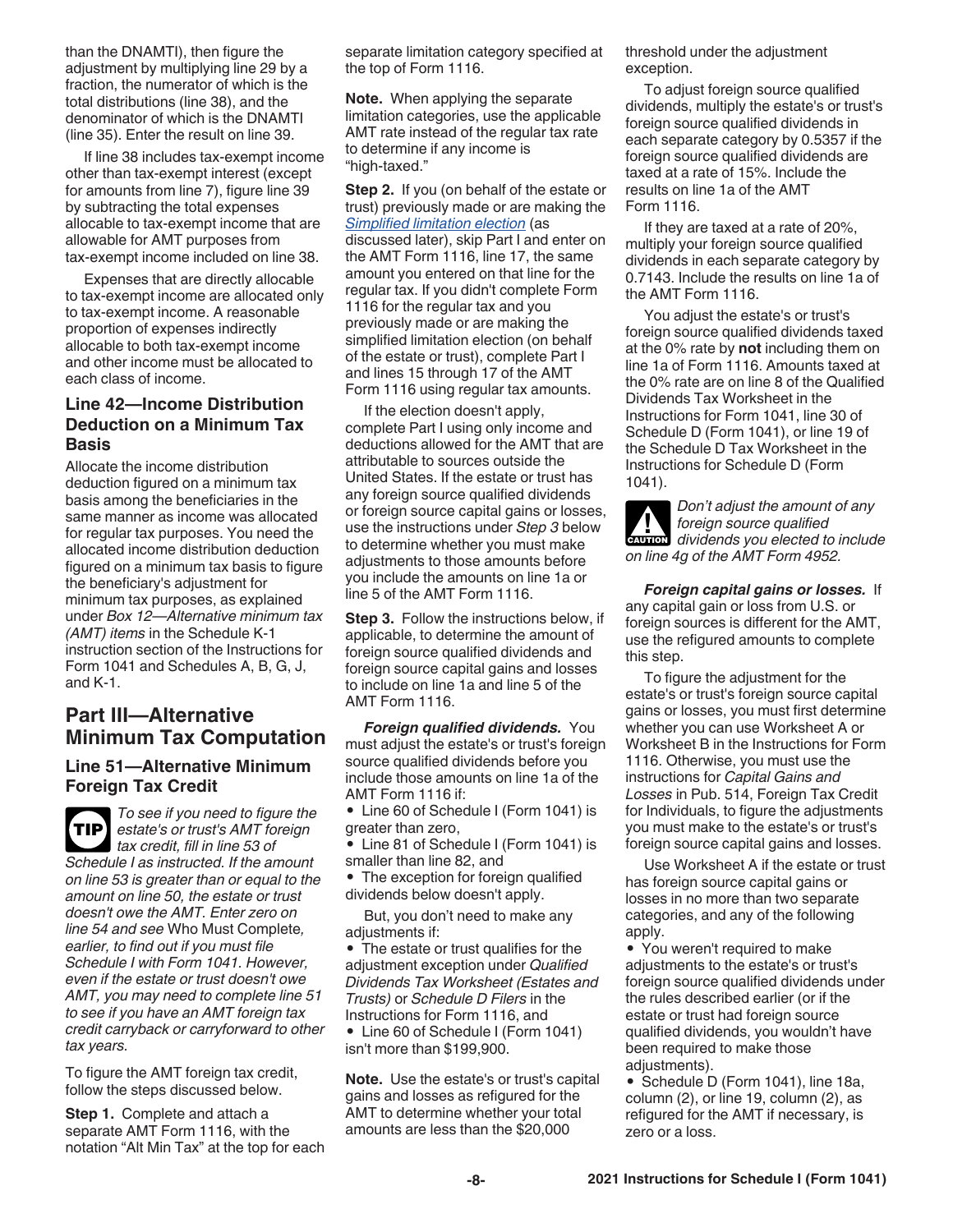• On the AMT Schedule D Tax Worksheet for Form 1041, (a) line 17a is zero, (b) line 9 is zero, or (c) line 42 is equal to or greater than line 43.

• On the AMT Part V of Schedule D (Form 1041), (a) line 22 of that AMT Part V minus the amount on Form 4952, line 4e, that you elected to include on Form 4952, line 4g, is zero or less, (b) line 27 of that AMT Part V of Schedule D (Form 1041) is zero; or (c) line 43 of that AMT Part V is equal to or greater than line 44.

Use Worksheet B if you:

• Can't use Worksheet A,

• Have foreign source capital gains and losses in no more than two separate categories,

• Didn't have any item of unrecaptured section 1250 gain or any item of 28% rate gain or loss for either regular tax or AMT, and

• Didn't have any capital gains taxed at a rate of 0% or 20%.

*Instructions for Worksheets A and B.* When you complete Worksheet A or Worksheet B, use foreign source capital gains and losses as refigured for the AMT, if necessary, and don't use any foreign source capital gains that you elected to include on line 4g of the AMT Form 4952. If you must complete a Schedule D (Form 1041) for the AMT, use line 19 of that AMT Schedule D (Form 1041) to complete line 3 of Worksheet A or line 4 of the Line 2 Worksheet for Worksheet B. Use 0.5357 instead of the number used for regular tax to complete lines 11, 13, and 15 of Worksheet B and to complete lines 8, 11, and 17 of the Line 15 Worksheet for Worksheet B.

If the estate or trust doesn't qualify to use Worksheet A or Worksheet B, use the instructions for *Capital Gains and Losses* in Pub. 514 to determine the adjustments you make. When using the instructions in Pub. 514 to determine if you must adjust foreign source capital gains and losses, make the following substitutions.

• When the amount of any AMT gain is in the 15% rate group, multiply it by 0.5357 instead of the number used for regular tax.

• When the amount of any AMT gain is in the 20% rate group, multiply it by 0.7143 instead of the number used for regular tax.

• When the amount of any AMT gain is in the 25% rate group, multiply it by 0.8929 instead of the number used for regular tax.

• When the amount of any AMT gain is in the 28% rate group, multiply it by 1.0

instead of the number used for regular tax.

**Step 4.** Complete Part II and lines 9 through 14 of the AMT Form 1116. Use the estate's or trust's AMT foreign tax credit carryover, if any, on line 10.

**Step 5.** If the simplified limitation election doesn't apply, complete lines 15 through 17 of the AMT Form 1116.

**Step 6.** If you didn't complete Part IV of Schedule I (Form 1041), enter the amount from Schedule I (Form 1041), line 27, on line 18 of the AMT Form 1116 and go to Step 7 later.

If you completed Part IV of Schedule I (Form 1041), complete an AMT Worksheet for Line 18 in the Instructions for Form 1116 to figure the amount to enter on Form 1116, line 18, if:

• Line 60 of Schedule I (Form 1041) is greater than zero, and

• Line 81 of Schedule I (Form 1041) is smaller than line 82.

But you don't need to complete the Worksheet for Line 18 if:

• The estate or trust qualifies for the adjustment exception discussed in the Instructions for Form 1116, and

• Line 60 of Schedule I (Form 1041) isn't more than \$199,900.

**Note.** Use the estate's and trust's capital gains and losses as refigured for the AMT to determine if its total amounts are less than the \$20,000 threshold under the adjustment exception.

If you don't have to complete an AMT Worksheet for Line 18, enter the amount from line 27 of Schedule I on line 18 of the AMT Form 1116.

*Instructions for completing an AMT Worksheet for Line 18.* To complete an AMT Worksheet for Line 18 in the Instructions for Form 1116, follow these instructions.

1. Enter the amount from Schedule I (Form 1041), line 27, on line 1 of the worksheet.

2. Skip lines 2 and 3 of the worksheet.

3. Enter the amount from Schedule I (Form 1041), line 79, on line 4 of the worksheet.

4. Multiply line 4 of the worksheet by 0.1071 (instead of the number used for regular tax) and enter the results on line 5 of the worksheet.

5. Enter the amount from Schedule I (Form 1041), line 76, on line 6 of the worksheet.

6. Multiply line 6 of the worksheet by 0.2857 (instead of the number used for

regular tax) and enter the result on line 7 of the worksheet.

7. Enter the amount from Schedule I (Form 1041), line 73, on line 8 of the worksheet.

8. Multiply line 8 of the worksheet by 0.4643 (instead of the number used for regular tax). Enter the result on line 9 of the worksheet.

9. Enter the amount from Schedule I, line 66, on line 10 of the worksheet.

10. Complete lines 11 and 12 of the worksheet as instructed on the worksheet.

**Step 7.** Enter the amount from Schedule I (Form 1041), line 50 on the AMT Form 1116, line 20. Complete lines 19 through 24 of the AMT Form 1116.

**Step 8.** Complete Part IV of the first AMT Form 1116 only.

Enter on line 51 of Schedule I the amount from line 35 of the first AMT Form 1116.

Attach to the estate's or trust's return all AMT Forms 1116 you used to figure your AMT foreign tax credit.

**AMT foreign tax credit carryback and carryforward.** If the AMT foreign tax credit is limited, any unused amount can be carried back or forward under section 904(c). The election to forego the carryback period for regular tax purposes also applies for the AMT.

**Simplified limitation election.** The estate or trust may elect to use a simplified section 904 limitation to figure its AMT foreign tax credit. To do so, use the estate's or trust's regular tax income for Form 1116, Part I, instead of refiguring the estate's or trust's foreign source income for the AMT, as described in Step 2 in the instructions for line 51, earlier. The estate or trust must make the election for the first tax year after 1997 for which it claims an AMT foreign tax credit. If it doesn't make the election for that year, it may not make it for a later year. Once made, the election applies to all later tax years and may be revoked only with IRS consent.

#### **Line 53—Tax**

**ESBTs.** Enter the tax shown on line 14a of the ESBT Tax Worksheet (minus any foreign tax credit from line 15a of the ESBT worksheet).

#### **Line 54—Alternative Minimum Tax**

**ESBTs.** Enter the amount shown on line 14b of the ESBT Tax Worksheet.